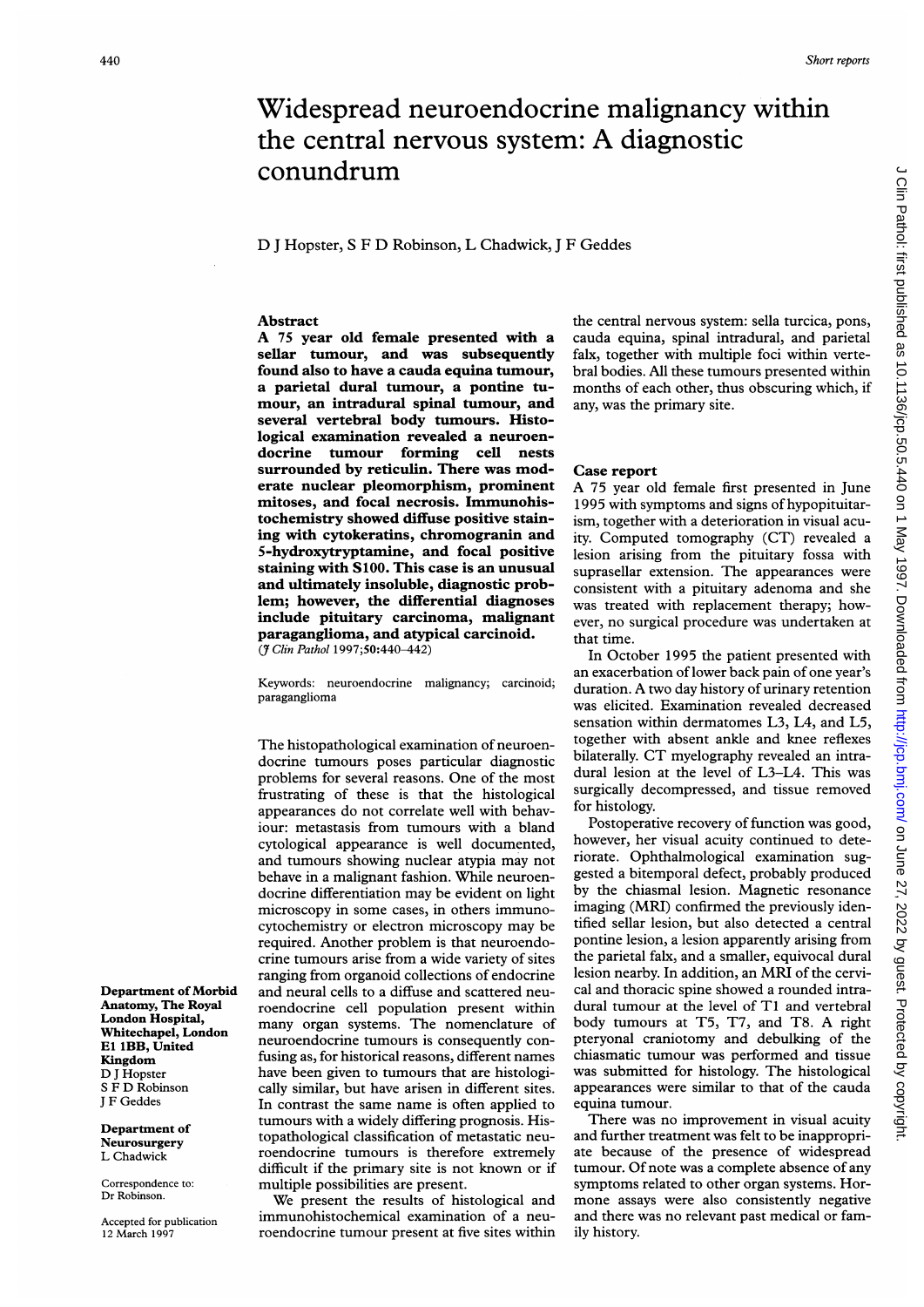

Figure <sup>1</sup> Low power showing tumour composed of variably sized cell nests. High power inset showing mitotic activity.

## Pathology

Sections of both the spinal and sellar lesions were similar and showed a vascular tumour composed of cells arranged in variably sized nests, some of which were focally arranged in acinar formation (fig 1). Sheets of cells were also present with no specific architectural pattern. No ribbon-like or trabecular areas were seen. Foci of necrosis were present but small. The cells ranged from plump and epithelioid to spindle cell in type, and had a moderate amount of eosinophilic cytoplasm. The nuclei showed moderate pleomorphism, with occasional giant forms. The nuclear chromatin had a speckled distribution and occasional single nucleoli were seen. Mitotic figures were easily identified with, at most, three mitoses per 10 high power fields.

Special stains showed reticulin encapsulation of the cell nests, but no reticulin around individual cells. Stains for mucin and glycogen were negative. A Grimelius stain showed positive cytoplasmic granularity.

There was diffuse immunoreactivity of tumour cells with cytokeratin markers (CAM 5.2 (Becton Dickinson, UK) and MNF <sup>116</sup> (Dako, Denmark)) and neuroendocrine markers neuron specific enolase (NSE, Dako), NCAM (Serotec Ltd, UK), chromogranin A (Dako), and focal positive staining with anti-5 hydroxytryptamine (Dako). Focal positivity for Si00 was also seen within the tumour, but appeared to correspond to sustentacular cells, in that the S100 positive cells were situated predominantly at the edges of the cell nests (fig 2). Staining for carcinoembryonic antigen (CEA, Dako), glial fibrillary acidic protein (Dako), human melanoma clone B45 (Dako, USA), and pituitary secretory hormones (adrenocorticotrophic hormone, alpha subunit, thyroid stimulating hormone, follicle stimulating hormone, growth hormone, luteinising hormone, alpha human chorionic gonadotrophin, and prolactin) was negative. se immunoreactivity of<br>trokeratin markers (CAM<br>con, UK) and MNF 116<br>non, UK) and MNF 116<br>enondocrine mark-<br>enondocrine mark-<br>d, UC), chromographin Anti-<br>stive staining with anti-<br>Dako). Focal positivity for<br>within the tumo

As both biopsy specimens were small, no residual tissue was available for de novo electron microscopy.

## Discussion

The presence of widespread tumour precluded a diagnosis on the basis of primary site. The tumours were neuroendocrine in nature, with features that increased the likelihood of malignant behaviour. Several differential diagnoses were considered: an atypical carcinoid of unknown primary site, a malignant paraganglioma, and a pituitary carcinoma. This fascinating case posed an ultimately insoluble diagnostic conundrum, and to our knowledge no such case has been reported previously.

Neuroendocrine tumours of the diffuse endocrine system, particularly those of the lung and gastrointestinal tract, have traditionally



Figure 2 Left: Medium power showing cell nest with focal SlOO positive cells at the periphery. Right: Low power showing diffuse positivity of tumour cells for chromogranin.